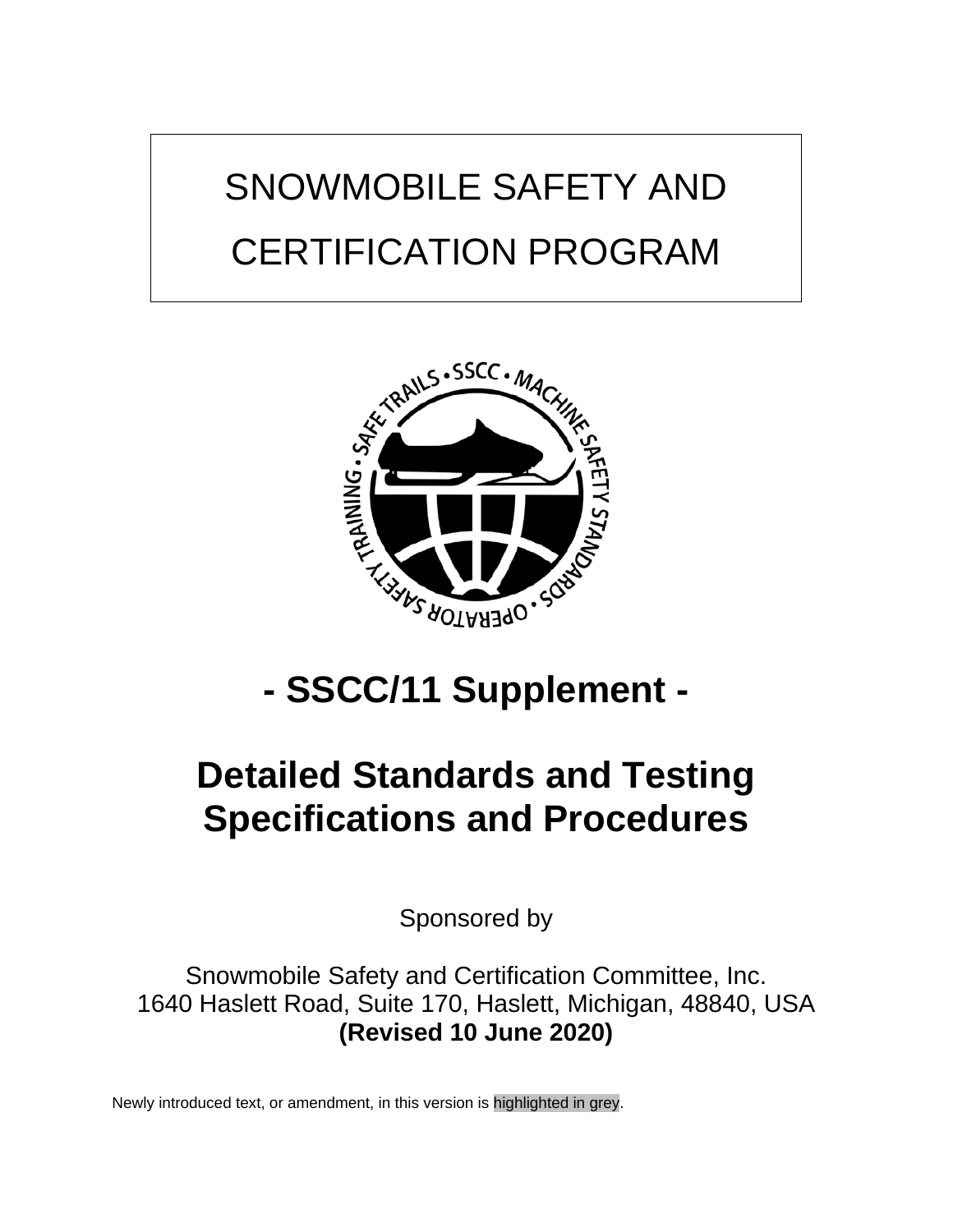## **TABLE OF CONTENTS**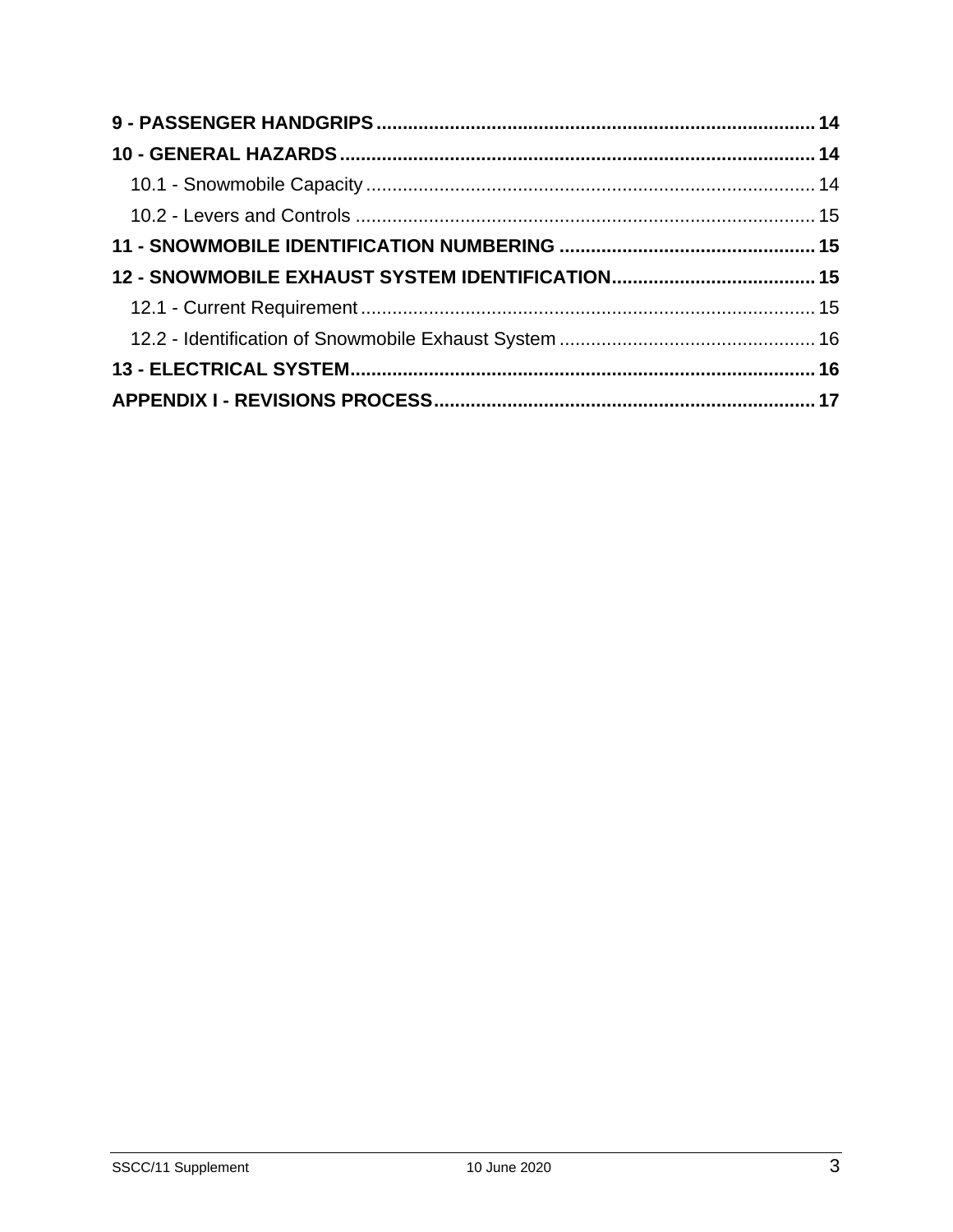## <span id="page-3-0"></span>**INTRODUCTION**

The recreation and sport of snowmobiling goes back several decades. However, the snowmobile manufacturing industry did not organize itself until 1965 when it formed the International Snowmobile Industry Association (ISIA). The ISIA had been the focal point for industry activities in all facets of the recreation of snowmobiling until it evolved into the International Snowmobile Manufacturers Association (ISMA) in 1995. ISMA represents manufacturers of snowmobiles in Canada, the United States, Finland and Japan.

As the use of snowmobiles increased, it became apparent that there existed a need for safety programs within the snowmobile industry and within the community of snowmobilers. In April 1970, the Society of Automotive Engineers (SAE) was encouraged by the snowmobile manufacturers to form a subcommittee to develop recommended practices to guide all snowmobile manufacturers in the production of safe snowmobiles. In 1971 and 1972, these recommended practices, developed through the SAE and from other sources, began to be assembled by the Safety Engineer Committee of ISIA into a single usable document. This document was finally published by the ISIA in May 1973 as the *Manual of Recommended Standards and Engineering Practices for Snowmobiles*. At the same time, ISIA published its *Recommendations Regarding Snowmobile Use Regulations* which addressed itself to the regulation of snowmobiles in use.

In August 1973, the International Snowmobile Council (ISC) was formed in Winnipeg, Manitoba, Canada by a founding group of associations representing snowmobilers at the provincial and state levels in Canada and the U.S., and representing snowmobile dealers, snowmobile distributors, and snowmobile manufacturers. The ISC is a federation of these associations which concerns itself with recommending solutions to problems confronting the individual snowmobiler, his club, and the snowmobile industry.

The *ISIA Manual of Recommended Standards and Engineering Practices for Snowmobiles* was submitted to ISC members for their review in August 1973 and again in May 1974.

In June 1973, this ISIA manual was submitted to the Canadian Federal Department of Transport and to the U.S. Consumer Product Safety Commission and the U.S. Bureau of Outdoor Recreation for their review.

In furtherance of its commitment to safe snowmobiling, the ISIA was instrumental in the formation of the Snowmobile Safety and Certification Committee, Inc. (SSCC) in May 1974. The ISMA now works with the SSCC.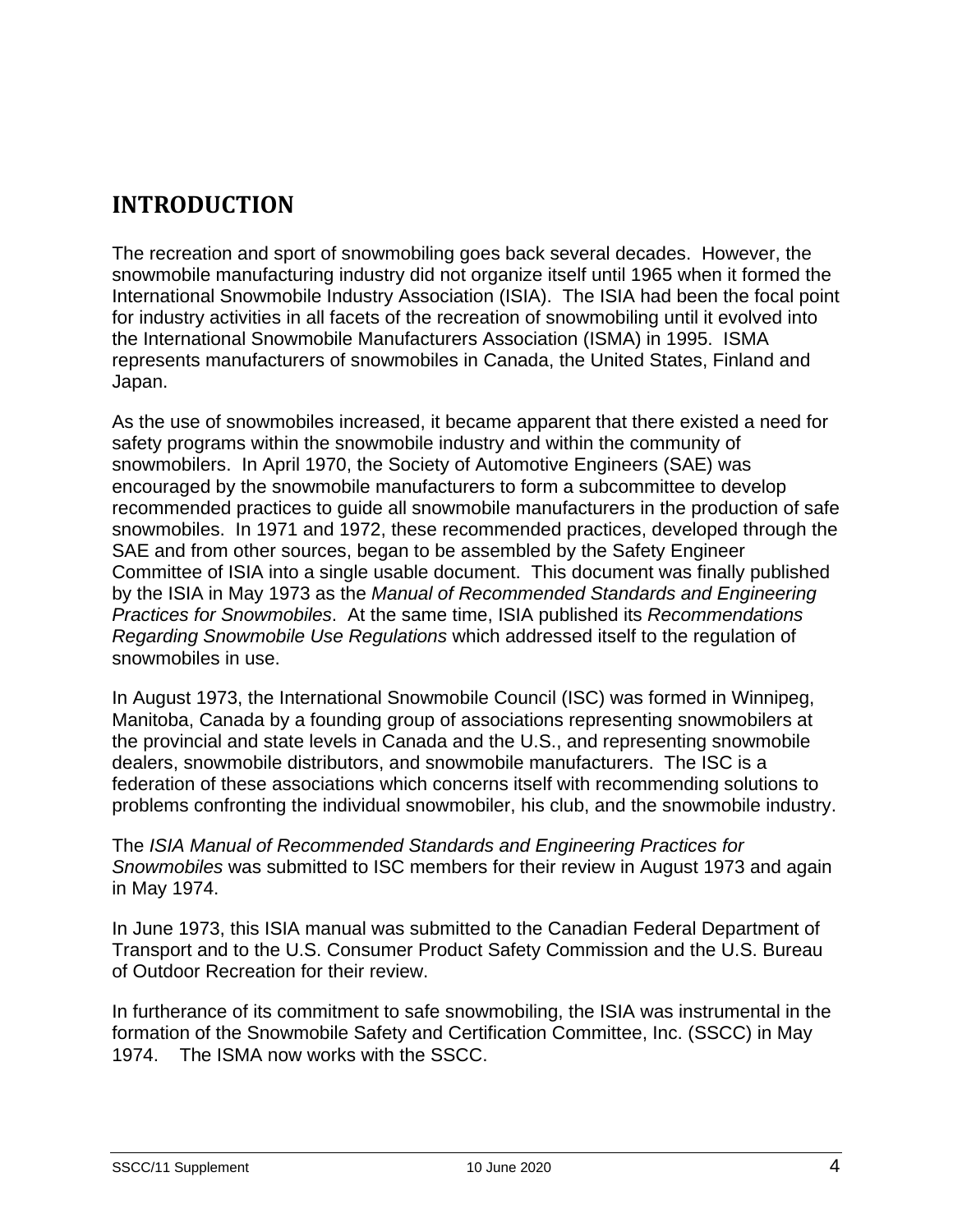The Snowmobile Safety and Certification Committee, Inc. (SSCC) is a nonprofit membership association which is concerned with one major area of activity: snowmobiles and how they relate to product safety.

This document is concerned with the development and implementation of minimum voluntary product safety standards for snowmobile manufacture and certification. The SSCC approved its first set of standards on February 1, 1975, which were designated SSCC/1. The second through the tenth editions of the document which incorporated changes were designated SSCC/2, …, SSCC/9 and SSCC/10 respectively. Since the eleventh edition of this document, only the revision date reflects the current updates. The provisions of SSCC/11 are set forth in this document.

The requirements specified in this document apply mostly to recreational snowmobiles. All snowmobiles of participating manufacturers which are produced will comply with the requirements of SSCC/11.

Under the certification program, an independent laboratory has been employed by the Snowmobile Safety and Certification Committee, Inc. to certify compliance by participating manufacturers. Verification of compliance is thus achieved by a rigorous system of evaluation of initial and continued compliance with SSCC/11.

Under the program, all snowmobile models determined to be in compliance with SSCC/11 will bear a permanent certification label as shown in Figure 1.

Figure 1 – SSCC Certification Label.



SSCC/11 is an outgrowth of the earlier work done by the snowmobile manufacturing industry to develop minimum standards for the manufacture of snowmobiles. In May 1973, and outlined above, the International Snowmobile Industry Association approved a document entitled *Manual of Recommended Standards and Engineering Practices for Snowmobiles*. SSCC/11 incorporates the portion of this document that pertains to snowmobile safety with changes necessary to establish safety standards which may be enforced through third party, independent certification. It is important that it be noted that SSCC/11 constitutes minimum standards for snowmobiles and components.

The SSCC actively solicits and encourages the submission of recommendations for changes, deletions, additions to and clarification in interpretations of SSCC/11.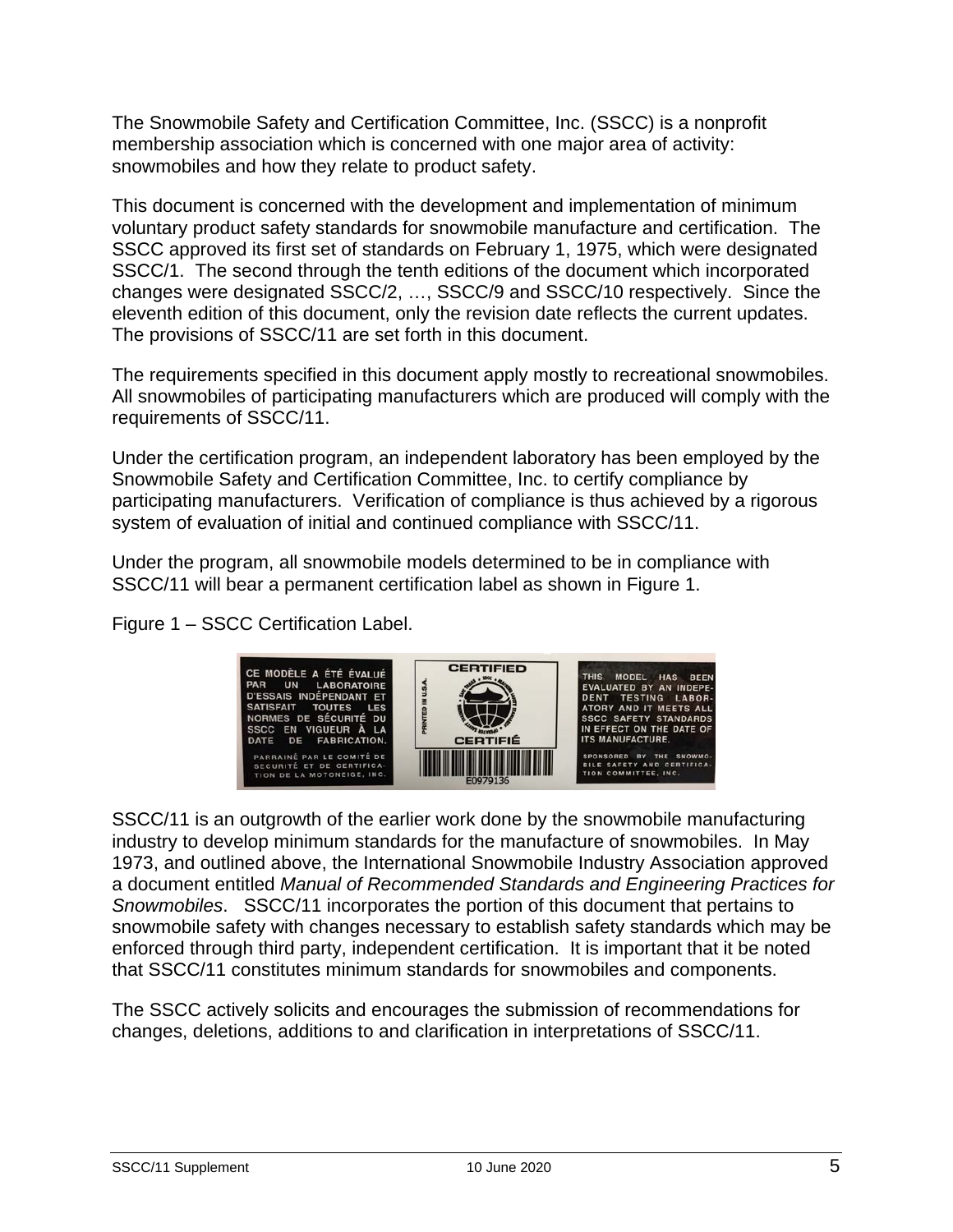## <span id="page-5-0"></span>**SCOPE**

The standard sets forth safety performance requirements and test procedures for the sub-assemblies and assemblies of snowmobiles.

A Class I, Competitive snowmobile, as defined in the Definition section, may be exempted by its Manufacturer from all the requirements of this document.

## <span id="page-5-1"></span>**REFERENCES**

The following publications form a part of this specification to the extent specified herein.

The latest issue of SAE publications shall become effective upon publication. A maximum of eighteen (18) months shall be given to Manufacturers prior to the incorporation of any new or revised publications. Except upon a specific written request of a Manufacturer to the Board of Directors within thirty (30) days after publication, this time may be extended by the Board of Directors up to a period not to exceed twenty four (24) months.

The year of any substantiating report, certificates and/or other data must be no more than five years old from the effective model year. Over this five year period, supporting data maintains its validity through changes of the SAE standards.

SAE Publications

Available from SAE International, 400 Commonwealth Drive, Warrendale, PA 15096- 0001, Tel: 877-606-7323 (inside USA and Canada) or +1 724-776-4970 (outside USA), www.sae.org.

SAE ICS1000 Recreation Off-Road Vehicle Product Identification Numbering System

- SAE J33 Snowmobile Definitions and Nomenclature General
- SAE J44 Service Brake System Performance Requirements Snowmobile
- SAE J68 Tests for Snowmobile Switching Devices and Components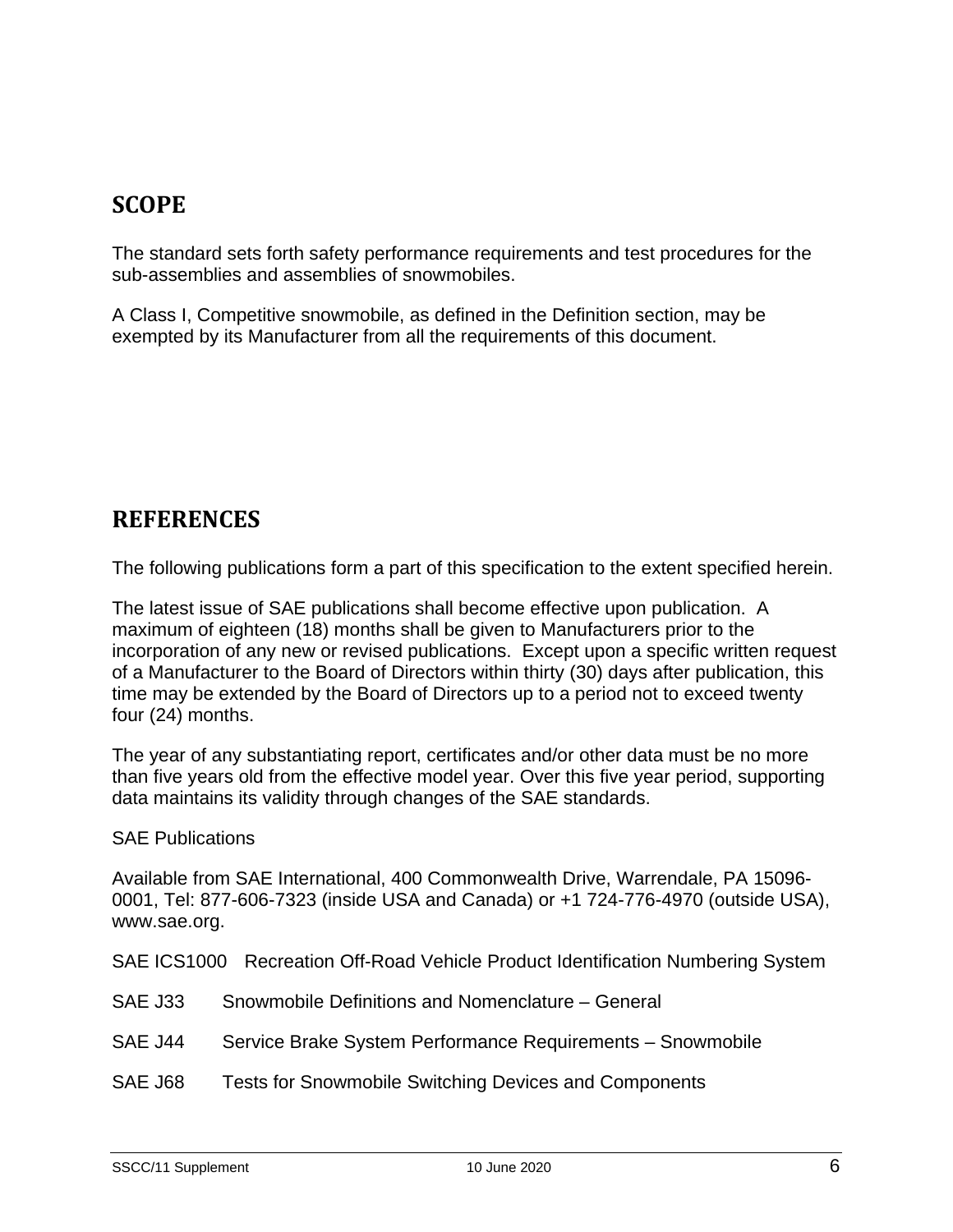- SAE J89 Dynamic Cushioning Performance Criteria for Snowmobile Seats
- SAE J92 Snowmobile Throttle Control Systems,
- SAE J192 Maximum Exterior Sound Level for Snowmobiles
- SAE J272 Vehicle Identification Number Systems
- SAE J277 Maintenance of Design Voltage Snowmobile Electrical Systems
- SAE J288 Snowmobile Fuel Tanks
- SAE J292 Snowmobile and Snowmobile Cutter Lamps, Reflective Devices, and Associated Equipment
- SAE J1038 Recommendations for Children's Snowmobile
- SAE J1062 Snowmobile Passenger Handgrips
- SAE J1161 Operational Sound Level Measurement Procedure for Snowmobiles
- SAE J1222 Speed Control Assurance for Snowmobiles
- SAE J1279 Snowmobile Drive Mechanisms
- SAE J1282 Snowmobile Brake Control Systems
- SAE J2826 Probe Test for Contact with Power Driven Parts
- CMVSS 115 Canadian Motor Vehicle Safety Regulation, C.R.C.,c. 1038, Standard 115, www.tc.gc.ca/eng/acts-regulations/regulations-crc-c1038.htm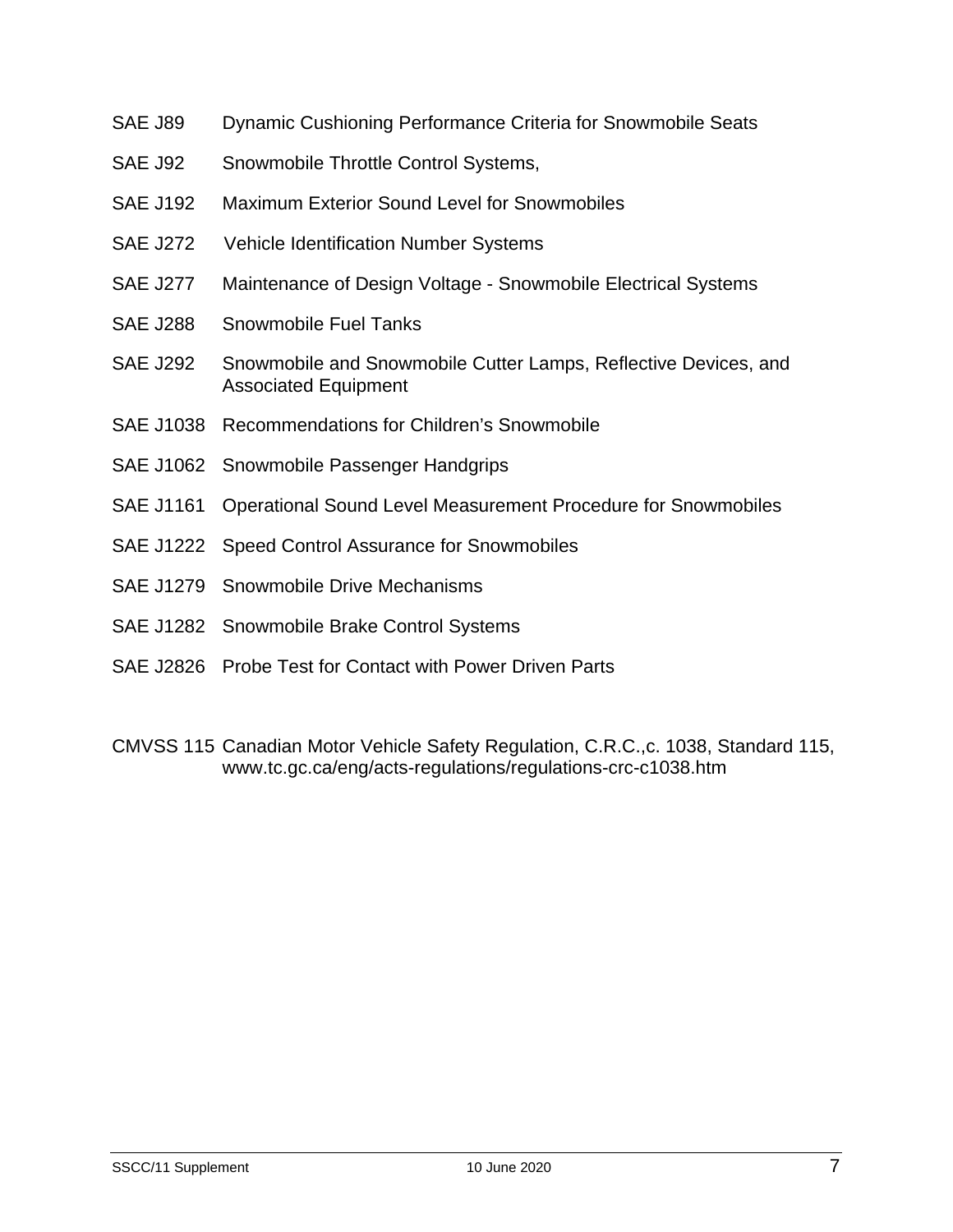## <span id="page-7-0"></span>**DEFINITIONS**

The definitions of SAE J33 are part of this document.

**Braking Distance**: The distance traveled between the point of first application of the brake control and the point at which the snowmobile comes to rest.

**Designed or Designed To**: Designed and constructed in such a manner as to be expected in the exercise of reasonable and prudent engineering judgment, and assuming proper maintenance to achieve the desired performance level under normal conditions of operation.

**Guard or Shield**: A part or assembly provided for personal safety.

**Right or Right-hand ; Left or Left-hand**: The designation which refers to the orientation of the snowmobile when the operator is at the operator's position, facing forward.

**Snowmobile**: A self-propelled vehicle intended for off-road travel primarily on snow, having a curb weight of not more than 453.59 kg (1,000 lb.); driven by track or tracks in contact with the snow; and steered by a ski or skis in contact with the snow.

A snowmobile may be classified under the following special classes:

**Class I, Competitive**: A snowmobile intended solely for use in organized public racing. Racing snowmobiles are snowmobiles advertised and sold by the manufacturer for use on race courses only and not for use on trails.

**Class II, Children**: A snowmobile intended for daylight use, in restricted off-road areas, primarily on snow. This vehicle is intended to be used by a child at least 6 years of age, under adult supervision.

**SSCC/11**: Means SSCC/11 Supplement, "Detailed Standards and Testing Specifications and Procedures", and SSCC/11, "Safety Standards for Snowmobile Product Certification". Both documents were combined into the single SSCC/11 Supplement in the 2018 version. It is available from *Snowmobile Safety and Certification Committee, Inc*. at www.snowmobilesafetycertification.org.

**Vehicle**: The word "vehicle" is to be interpreted as interchangeable with "snowmobile."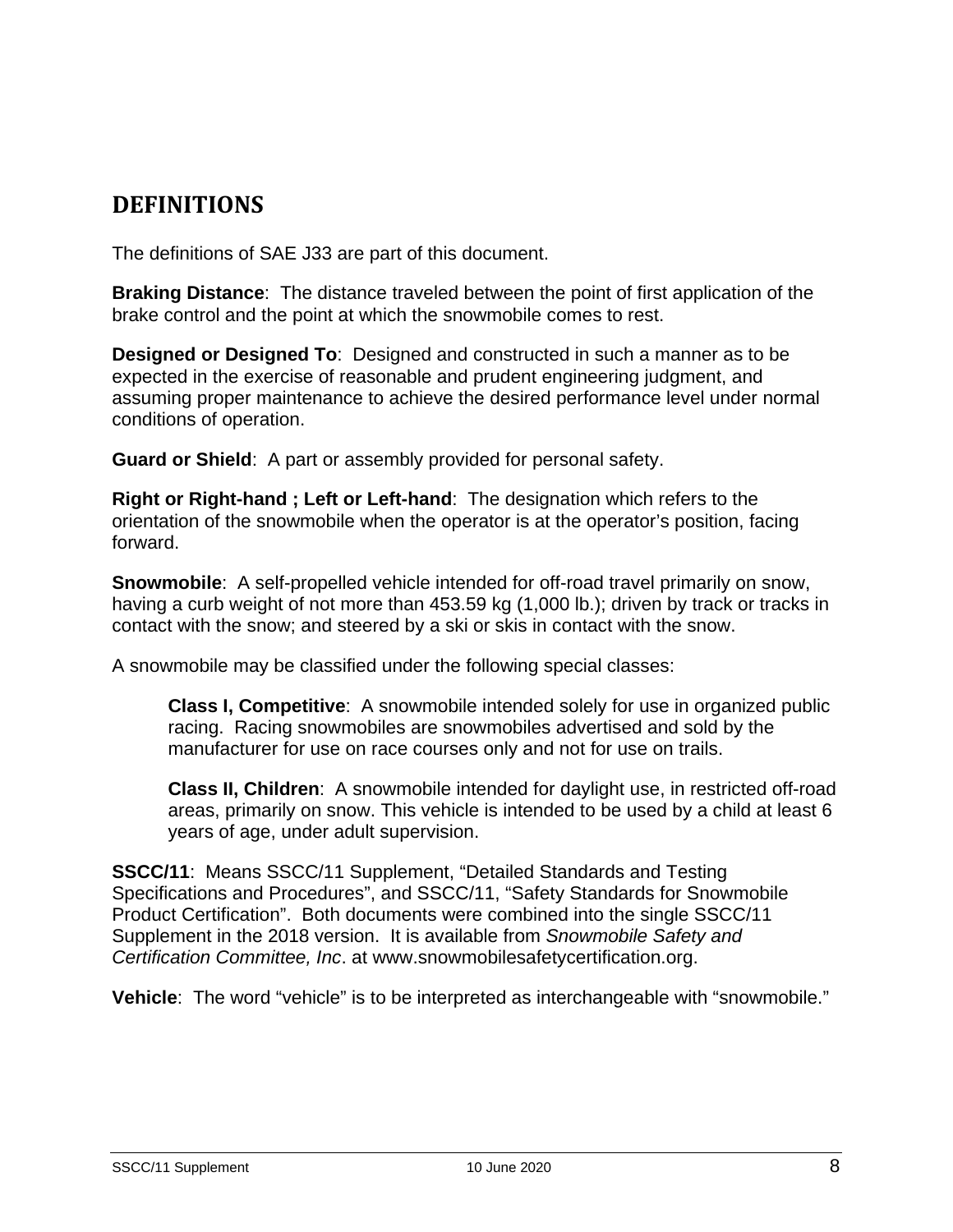## <span id="page-8-0"></span>**1 - DOCUMENTATION**

Compliance with any of the provisions of this document shall be reported in detail for potential review by a third party. Test reports shall minimally include the following information:

- 1. Manufacturer name;
- 2. Title of test and reference to related provisions of this document. For example, "SSCC/11 Supplement section 4 Occupant Support System, dated 18 October 2017";
- 3. Performance and test method standards. For example, SAE standard reference number and version: SAE J89:2014;
- 4. Test report reference number and date. Includes a unique manufacturer identifier and/or outside laboratory number/name;
- 5. Name of testing laboratory (in house or external);
- 6. Part name or description, part number, part manufacturer reference and/or snowmobile representative model name/number;
- 7. Test and/or environmental conditions, where required. If a condition is specified, it shall be documented (e.g. required condition of "approach the starting point at a steady speed of 24 km/h  $\pm$  4 km/h" and a test report documenting "steady state speed of 26.4 km/h at starting point…");
- 8. Test equipment information and calibration data. For example, last or next calibration date;
- 9. Test data. Includes any tabulations and/or required calculations;
- 10. Pass/Fail status. Shows individual compliance criteria, where applicable;
- 11. Technician and supervisor name and signatures;
- 12. Test date and/or report date;
- 13. Conclusion or compliance statement as well as, if applicable, any deviations from the procedure.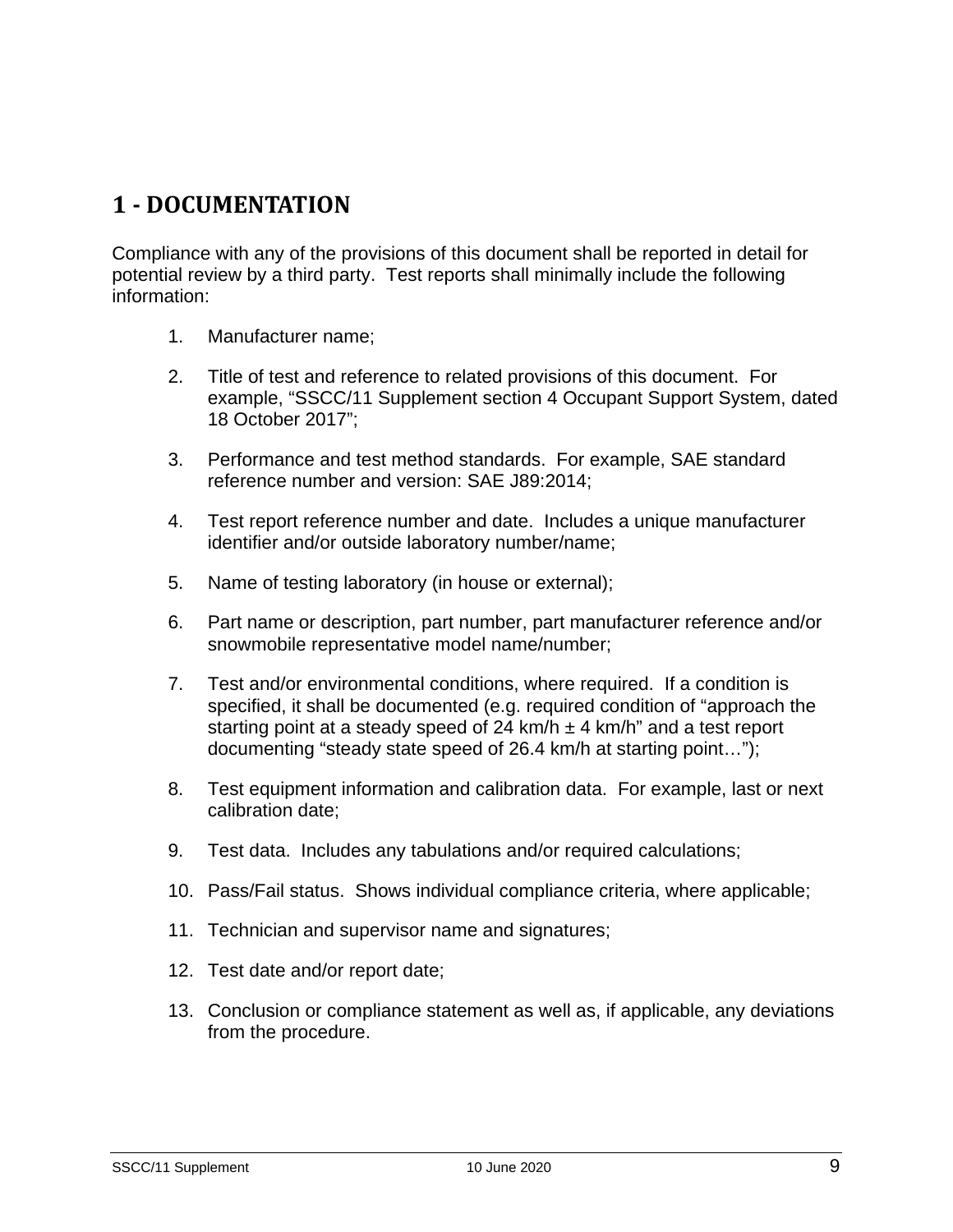## <span id="page-9-0"></span>**2 - SNOWMOBILE TECHNICAL REQUIREMENTS**

#### <span id="page-9-1"></span>*2.1 - Class II, Children Snowmobile General Requirements*

Class II, Children snowmobiles shall comply with the provisions specified in SAE J1038 in lieu of all the following sections.

#### <span id="page-9-2"></span>*2.2 - Snowmobile General Requirement*

Snowmobiles, except for Class II, Children, shall comply with all the subsequent sections, unless so stated in the particular section.

## <span id="page-9-3"></span>**3 - SOUND EMISSION**

#### <span id="page-9-4"></span>*3.1 - Constant Velocity*

The sound pressure level of the snowmobile shall not exceed 73 decibels on the "A" scale (73 dB(A)) when tested in accordance with SAE J1161. The uncertainty of  $\pm 2$ dB(A) shall be interpreted as reducing the average test results by 2 dB(A).

#### <span id="page-9-5"></span>*3.2 - Acceleration*

The sound pressure level of the snowmobile shall not exceed 78 decibels on the "A" scale (78 dB(A)) when tested in accordance with SAE J192.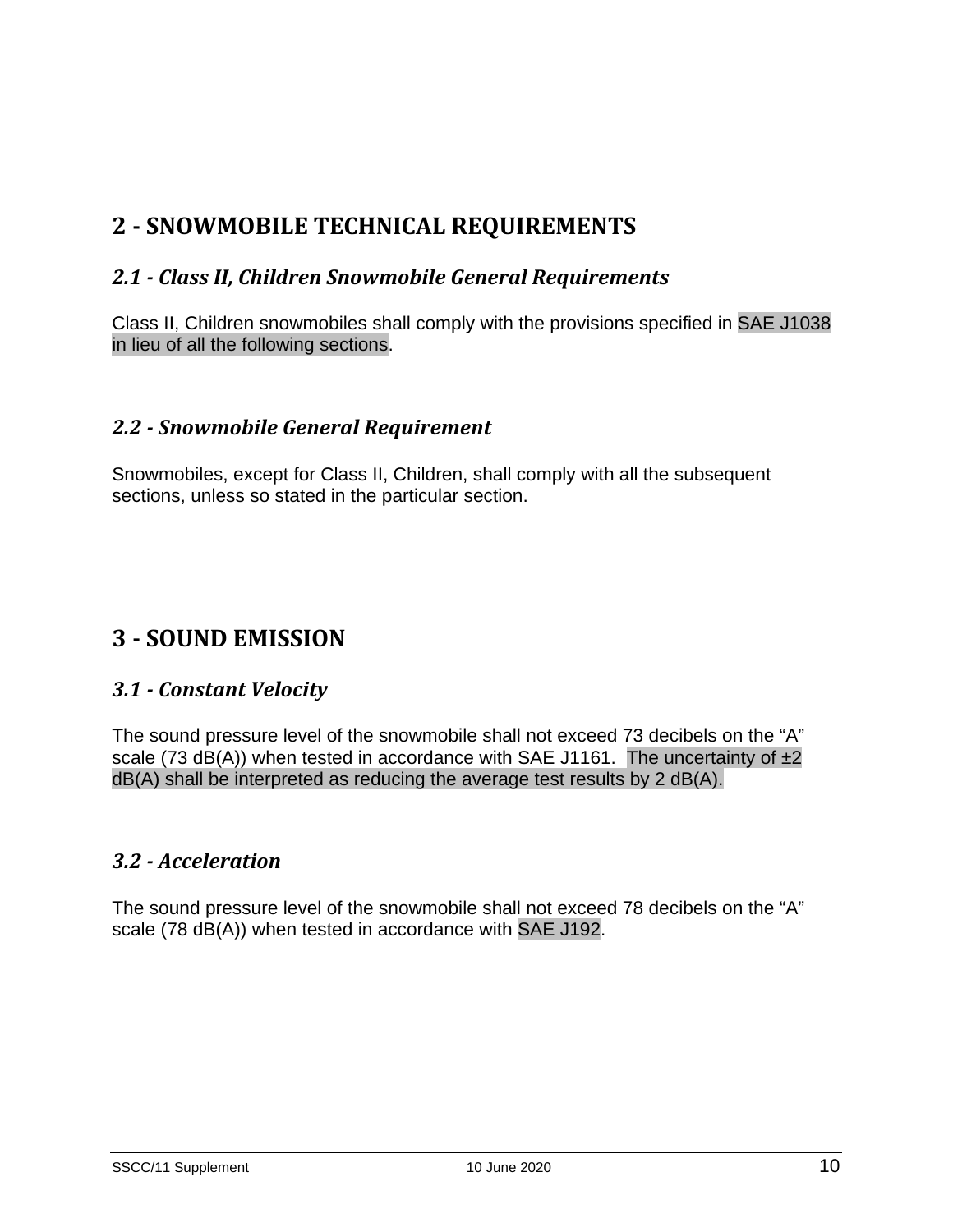## <span id="page-10-0"></span>**4 - OCCUPANT SUPPORT SYSTEM**

The snowmobile shall be equipped with an occupant support system that complies with the requirements specified in SAE J89.

NOTE: There are no approved tests for seats having shapes significantly different from those depicted in SAE J33.

## <span id="page-10-1"></span>**5 - CONTROLS**

#### <span id="page-10-2"></span>*5.1 - Throttle Control System*

The snowmobile shall be equipped with a throttle control system that complies with the requirements specified in SAE J92.

In addition to the laboratory testing of the previous paragraph, the adequacy of the system shall be verified by field testing. Documentation is expected.

#### <span id="page-10-3"></span>*5.2 - Device Preventing Snowmobile Runaway*

#### <span id="page-10-4"></span>**5.2.1 - Runaway Prevention Device**

The snowmobile shall be equipped with either a runaway prevention device or tether switch that complies with the requirements of both SAE J1222 and SAE J68.

#### <span id="page-10-5"></span>**5.2.2 - Emergency Shutoff Switch**

The snowmobile shall be equipped with an emergency shutoff switch, designed to provide an instantaneous interruption of the engine ignition system. It shall be readily accessible and designed for activation by the operator's right hand when in his/her normal driving position. It shall maintain interruption once activated without continuous contact from the operator's hand and, shall be red or orange.

The emergency shutoff switch shall comply with the requirements specified in SAE J68.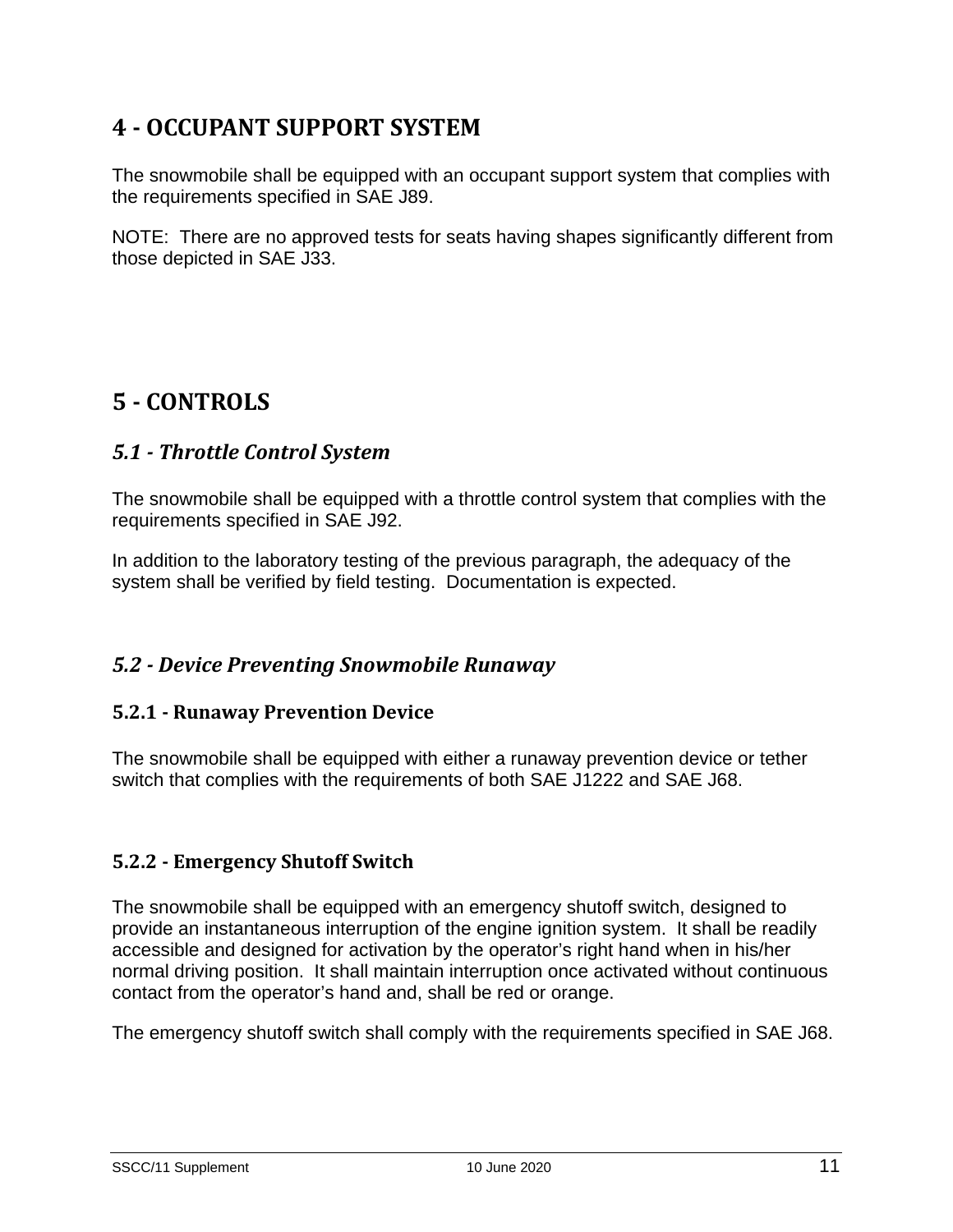#### <span id="page-11-0"></span>*5.3 - Braking System*

#### <span id="page-11-1"></span>**5.3.1 – Service Brake System Performance**

The snowmobile shall be equipped with a service braking system that performs as per the requirements specified in SAE J44.

#### <span id="page-11-2"></span>**5.3.2 – Brake Control System**

The snowmobile shall be equipped with a brake control system that complies with the requirements specified in SAE J1282.

In addition to laboratory testing of the previous paragraph, the adequacy of the system shall be verified by field testing. Documentation is expected.

#### <span id="page-11-3"></span>*5.4 - Stop Lamp Switch*

The snowmobile shall be equipped with a stop lamp switch that complies with the requirements of SAE J68.

## <span id="page-11-4"></span>**6 - FUEL SYSTEM**

The snowmobile shall be equipped with a fuel tank and attachments that comply with the requirements specified in SAE J288.

In addition to the fuel tank requirements of the previous paragraph, the snowmobile shall comply with:

- 1. Any spillage from the fuel tank filler and vent opening is led away from the snowmobile hot parts or electrical components;
- 2. All tank penetrations/openings shall be provided with appropriate liquid tight fittings and so located as to minimize the possibility of foreseeable damage during normal operation and/or service.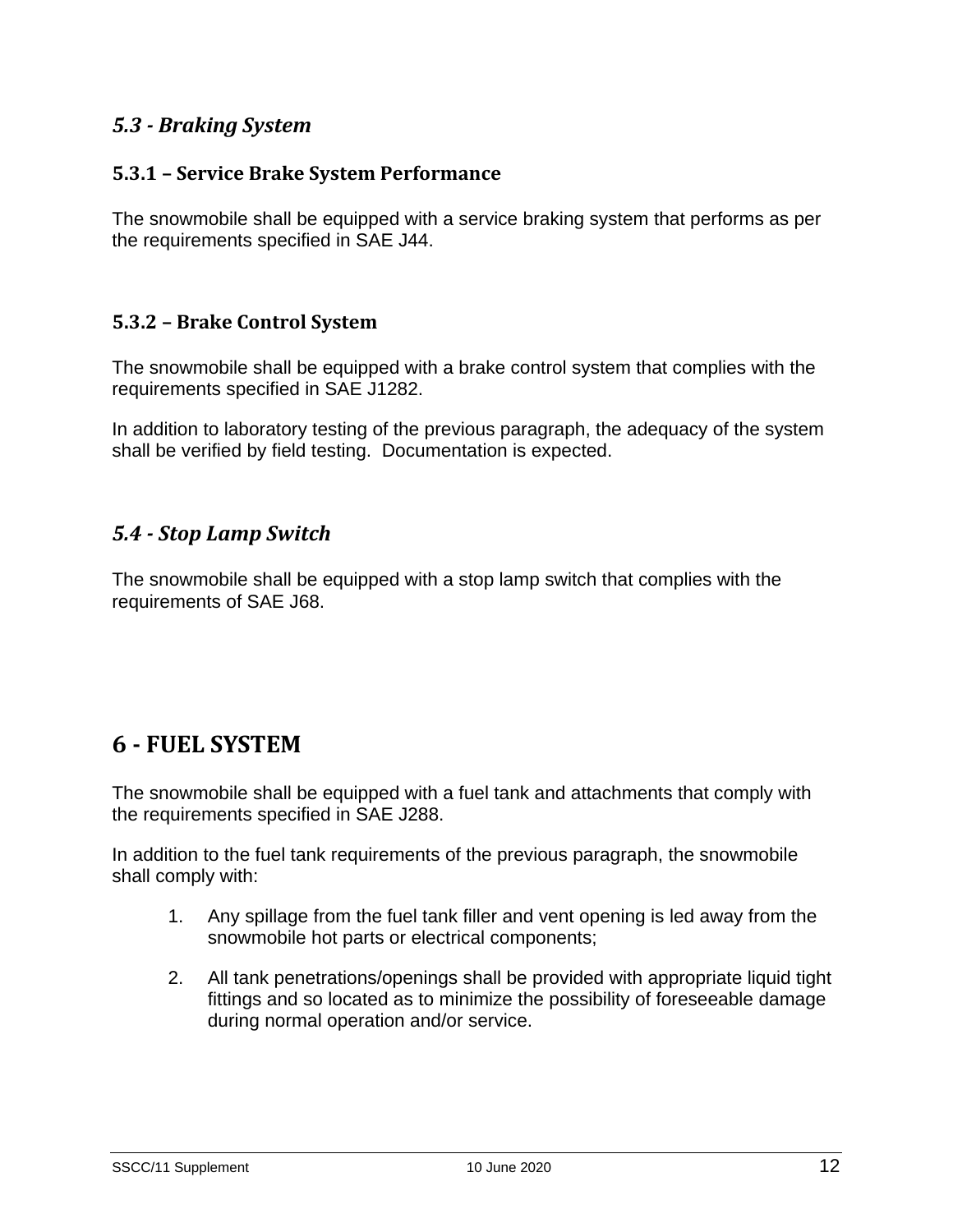## <span id="page-12-0"></span>**7 - SHIELDS AND GUARDS**

#### <span id="page-12-1"></span>*7.1 - Physical Contact*

Power driven parts of the engine, clutch and drive system, with the exception of the snowmobile track and sprocket system, shall be isolated by consoles, shields or guards of sufficient size, shape and configuration designed so as to prevent their physical contact with the operator, passengers or bystanders during normal use of the snowmobile. All consoles, shields and guards shall be in position and the hood closed.

The snowmobile shall comply with the requirements specified in SAE J2826.

#### <span id="page-12-2"></span>*7.2 – Shields and Guards*

Shields and/or guards shall be provided to protect the operator, passengers or bystanders in the case of failure of any moving part of the drive train, except for the track or tracks in contact with the snow.

The vehicle shall be equipped with footrests/running boards, at each side of the frame, for the operator and the passengers.

If the snowmobile is fitted with a moving transmission part (e.g. continuously variable transmission (CVT) ) and a removable guard, the user(s) shall be informed by a marking of the residual risks due to the operation of the snowmobile with the unguarded moving part. The marking shall be permanent (decal or other mean) and located in the vicinity of the guard, visible from a person's position when removing or installing the removable guard. The marking may be pictogram(s) or text. In the case of text, it shall minimally be provided in both English and French.

<span id="page-12-3"></span>*7.3 –* (7.2 & 7.3 were combined in March 2019)

#### <span id="page-12-4"></span>*7.4 - Heat Protection*

Such additional shields and/or guards shall be provided to prevent inadvertent contact by the occupant(s) with any exposed components sufficiently hot to cause burns during normal operation of the snowmobile with all such components secured in position in accordance with manufacturers' instructions.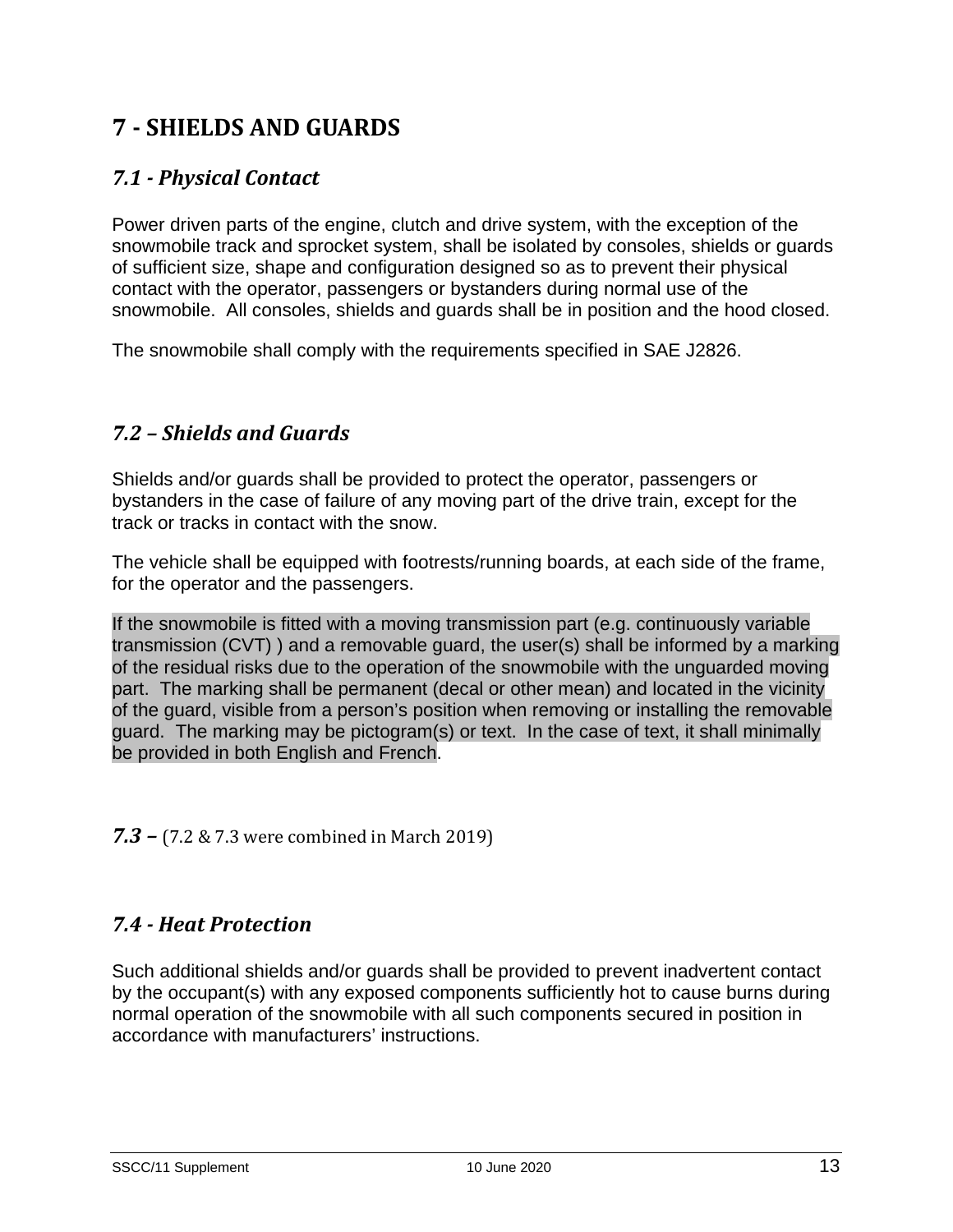#### <span id="page-13-0"></span>*7.5 - Drive Mechanism*

The snowmobile shall be equipped with drive mechanisms (drive pulleys, torque converters, centrifugal clutches, or similar mechanisms) that comply with the requirements specified in SAE J1279.

## <span id="page-13-1"></span>**8 - LIGHTING SYSTEM**

#### <span id="page-13-2"></span>*8.1 - Lighting*

The snowmobile shall comply with the requirements specified in SAE J292.

#### <span id="page-13-3"></span>*8.2 - Headlamp beam switch*

If the snowmobile is equipped with a headlamp beam switch, it shall comply with the requirements of SAE J68.

## <span id="page-13-4"></span>**9 - PASSENGER HANDGRIPS**

If the snowmobile may be occupied by one operator and at least one passenger, each passenger designated seating position shall be fitted with handgrip(s) which comply with the requirements specified in SAE J1062.

## <span id="page-13-5"></span>**10 - GENERAL HAZARDS**

#### <span id="page-13-6"></span>*10.1 - Snowmobile Capacity*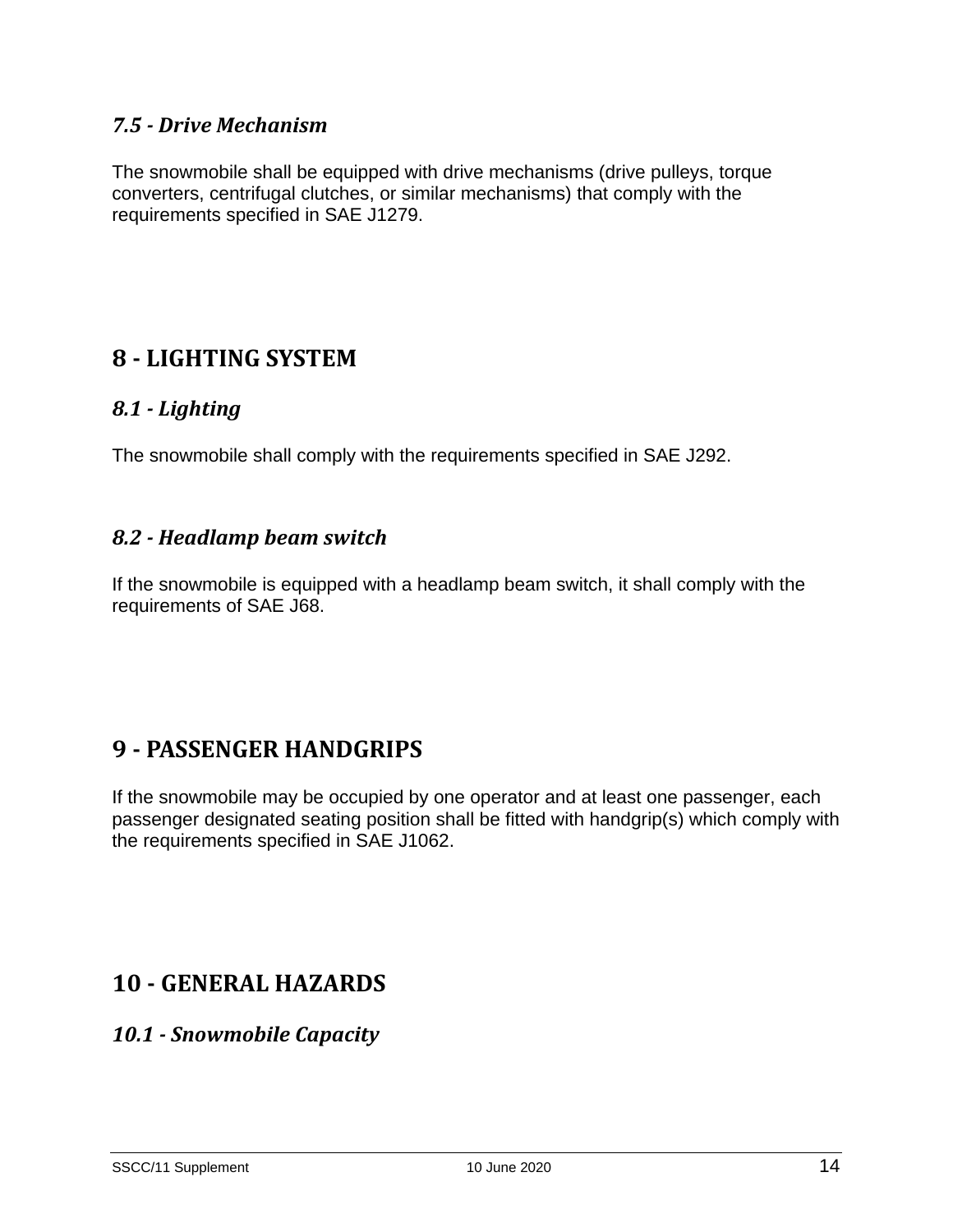The snowmobile capacity shall be marked on the snowmobile to indicate how many person(s) may occupy the vehicle. The marking shall be permanent (decal or other mean) and located on the external surface of the snowmobile, visible from the operator's designated seating position. The marking may be pictogram(s) or text. In the case of text, it shall be in both English and French.

Text marking example:

"This snowmobile is designed for one (1) operator and as many passengers as there are seats with a handgrip strap or handgrips installed on the snowmobile. / Cette motoneige a été conçu pour un (1) conducteur et autant de passagers qu'il y a de sièges munis de sangle ou poignées installées sur la motoneige. ".

#### <span id="page-14-0"></span>*10.2 - Levers and Controls*

All levers and controls shall have blunt ends. No switch, control, console, or steering control shall have sharp edges or sharp protrusions or be so positioned so as to be hazardous to the operator or passengers under conditions of normal use.

## <span id="page-14-1"></span>**11 - SNOWMOBILE IDENTIFICATION NUMBERING**

All snowmobiles shall have an identification number assigned by the manufacturer using either a PIN as prescribed in SAE ICS1000, or a VIN as prescribed by CMVSS 115 or SAE J272.

## <span id="page-14-2"></span>**12 - SNOWMOBILE EXHAUST SYSTEM IDENTIFICATION**

#### <span id="page-14-3"></span>*12.1 - Current Requirement*

The snowmobile shall be equipped with an exhaust system that complies with the requirements specified in section 12.2.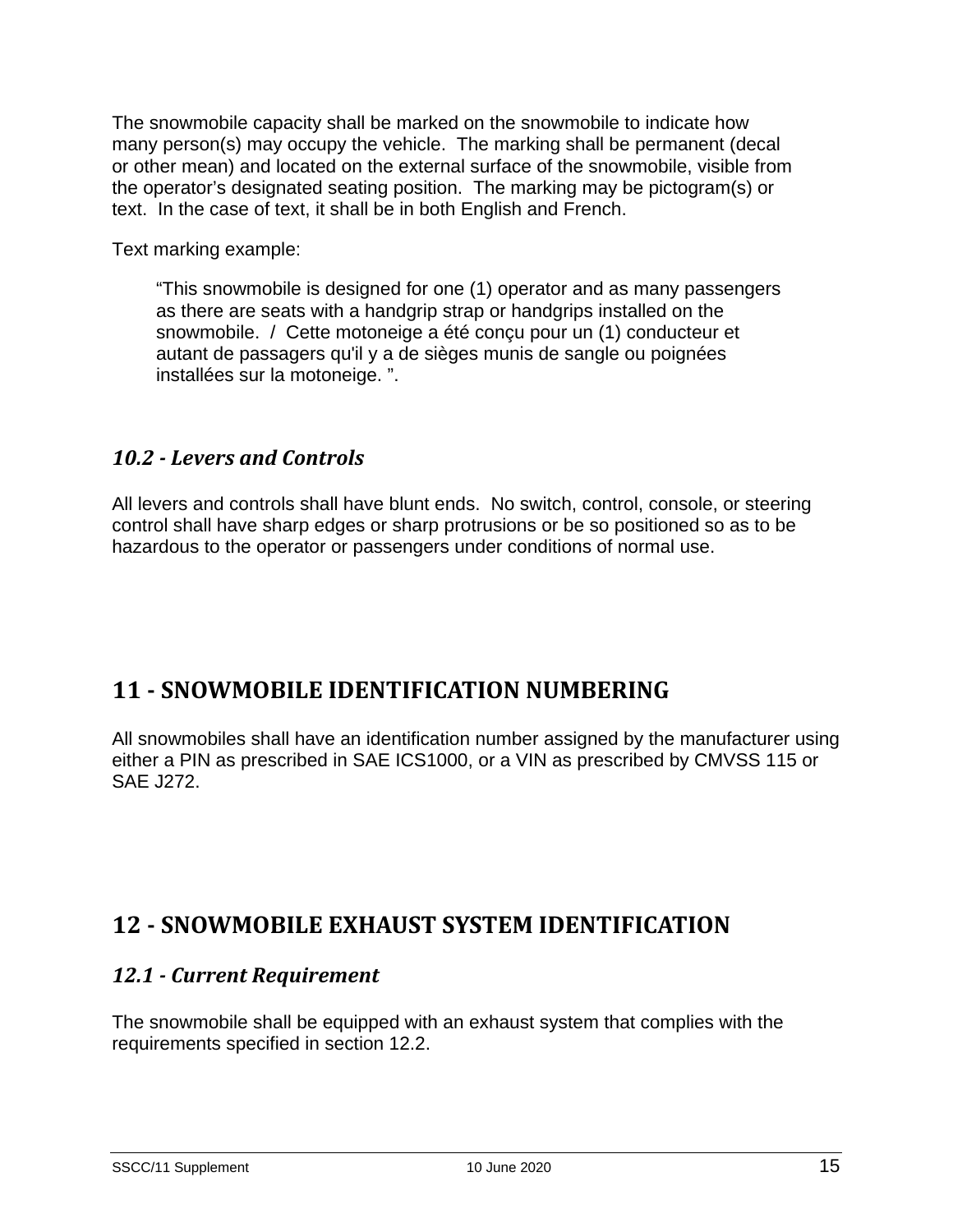#### <span id="page-15-0"></span>*12.2 - Identification of Snowmobile Exhaust System*

Each snowmobile manufacturer shall place on their exhaust system critical component(s) the letters

"SSCC Certified"

with the manufacturer's name underneath.

The letters shall be legible and have a minimum height of 4 mm. The marking must be on the exhaust silencer, visible and legible to an observer by lifting a snowmobile hood and without detaching or dismantling any component parts. The markings shall be embossed and pressed or attached in a similarly durable manner to the outer surface of the exhaust silencer assembly, and resistance to alteration. The markings shall be so affixed that it shall be difficult to remove, replace or alter without detection.

## <span id="page-15-1"></span>**13 - ELECTRICAL SYSTEM**

The maintenance of design voltage in the electrical system of a snowmobile shall comply with the requirements specified in SAE J277.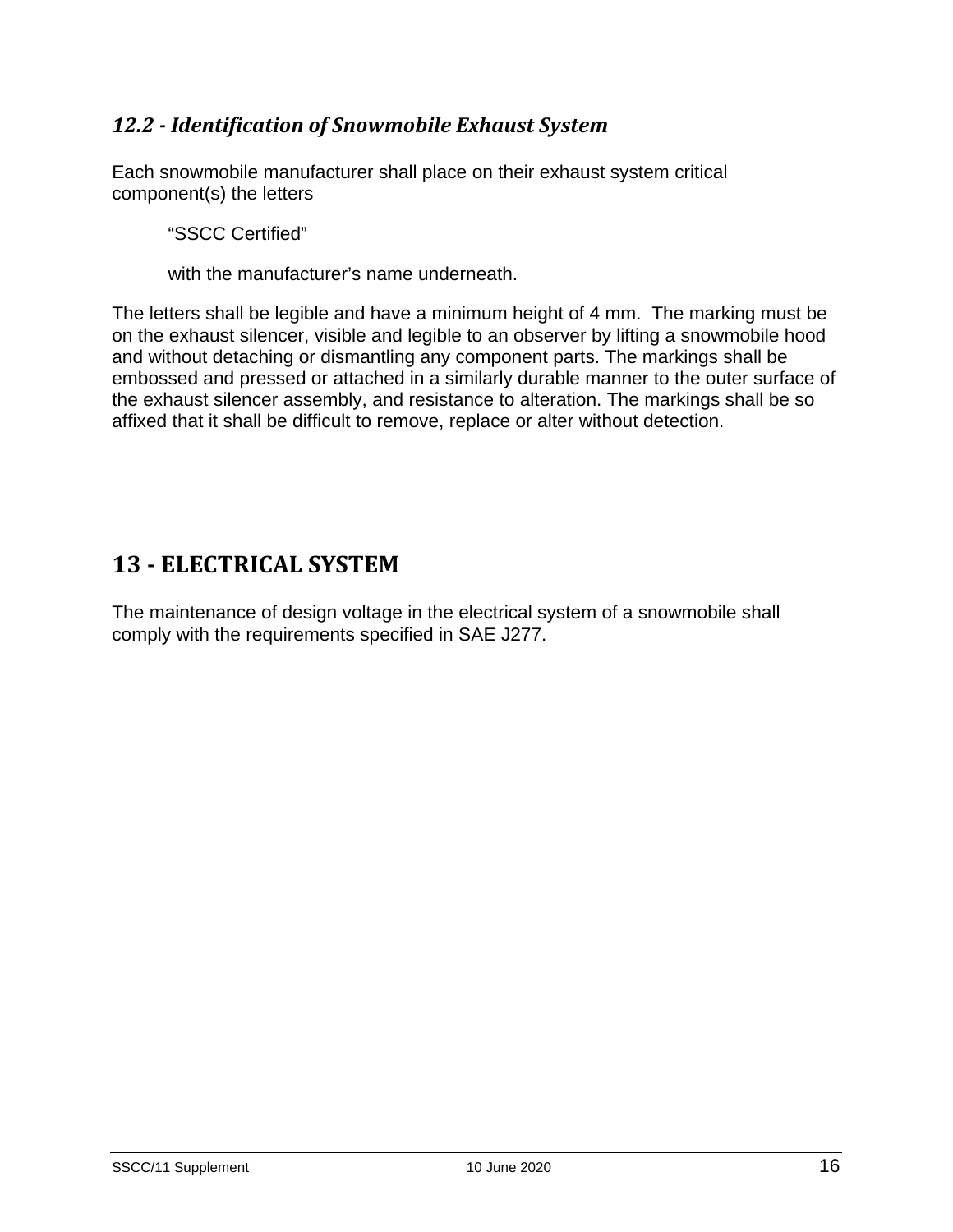## <span id="page-16-0"></span>**APPENDIX I - REVISIONS PROCESS**

The SSCC Technical Committee shall be open to comments and/or document amendment proposals formally submitted to the SSCC Chairman.

This document should be reviewed at least every 5 years.

The SSCC Technical Committee is responsible for the review process and the SSCC Board of Directors is responsible to approve the changes. The latter approval shall at least be marked with a revision date on the cover sheet of this document.